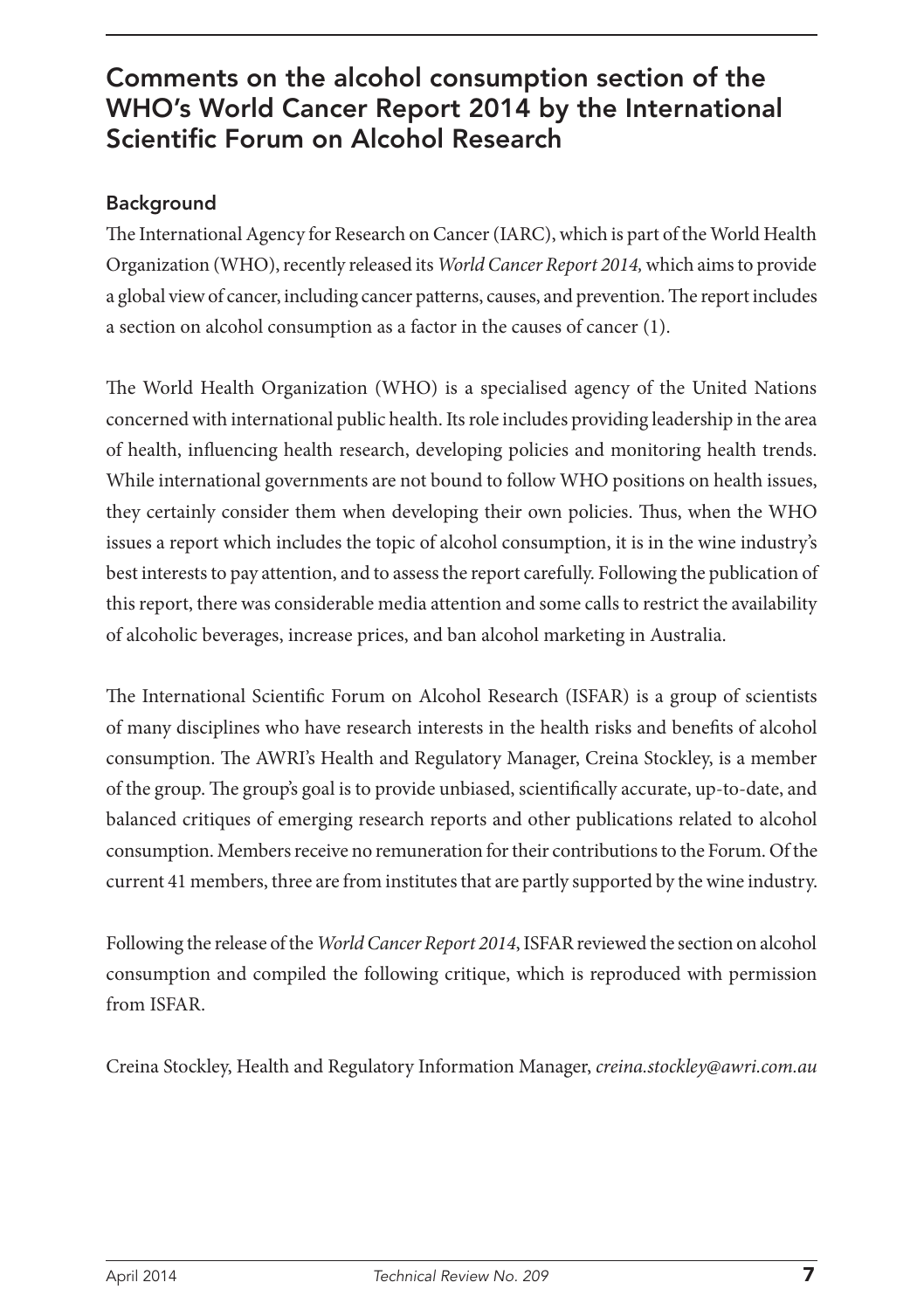## Critique 134: Comments on Section 2.3, Alcohol Consumption, from the World Cancer Report 2014 issued by the World Health Organization – 11 February 2014

The following is a critique by Members of the International Scientific Forum on Alcohol Research of the section on alcohol consumption (Section 2.3) included in the *World Cancer Report 2014*, (1) released on 3 February 2014 by the World Health Organization.

From reading this report, it is clear that the conclusion of the authors is that *all* alcohol consumption is harmful, regardless of the amount consumed, the type of beverage, or the pattern of drinking. Indeed, epidemiological data clearly show that heavy alcohol consumption and "binge" drinking are associated with many adverse effects (and would never be advised by responsible agencies). However, the WHO seriously undermines its credibility by publishing a report that seems to deliberately ignore overwhelming scientific evidence showing that light-to-moderate consumption of alcohol not only reduces overall mortality but is usually not associated with an increased risk of cancer. The casual reader of this report would assume that "alcohol" (not just heavy drinking) is the leading cause of death throughout the world, although the authors do state that malignant neoplasms attributable to alcohol represent less than 1% of all deaths (0.4% of all deaths of women and 0.8% of all deaths of men).

**Research cited in the WHO report:** It appears that the authors have been very selective in choosing the data upon which they base their conclusions, often citing their own work and ignoring thousands of scientific articles relating alcohol consumption to cancer rates and mortality. For example, while the authors of the WHO report cite alcohol as a factor for colorectal cancer, a recent analysis from the very large Women's Health Study/Health Professional's Study on alcohol and colorectal cancer(2) showed that after 1998, when dietary folate was increased in the USA, there has been no significant relation between alcohol and colorectal cancer. While the authors of the WHO report state that "Alcohol consumption is related to more than 200 ICD 10 code diseases...including diabetes and cardiovascular diseases," they do not indicate that essentially all epidemiologic studies show a *decrease* in the incidence of Type 2 diabetes and essentially every type of vascular disease among moderate drinkers.

When references are given in the WHO report related to cancers for which the risk is *decreased* by alcohol (e.g., renal, lymphoid malignancies), the authors state: "These apparently protective observed effects should be interpreted with caution since the biological mechanisms are not understood and confounding and/or misclassification of abstainers may be responsible for the observations that have been made." They do not indicate that similar caution may be warranted for epidemiologic studies showing adverse effects of alcohol.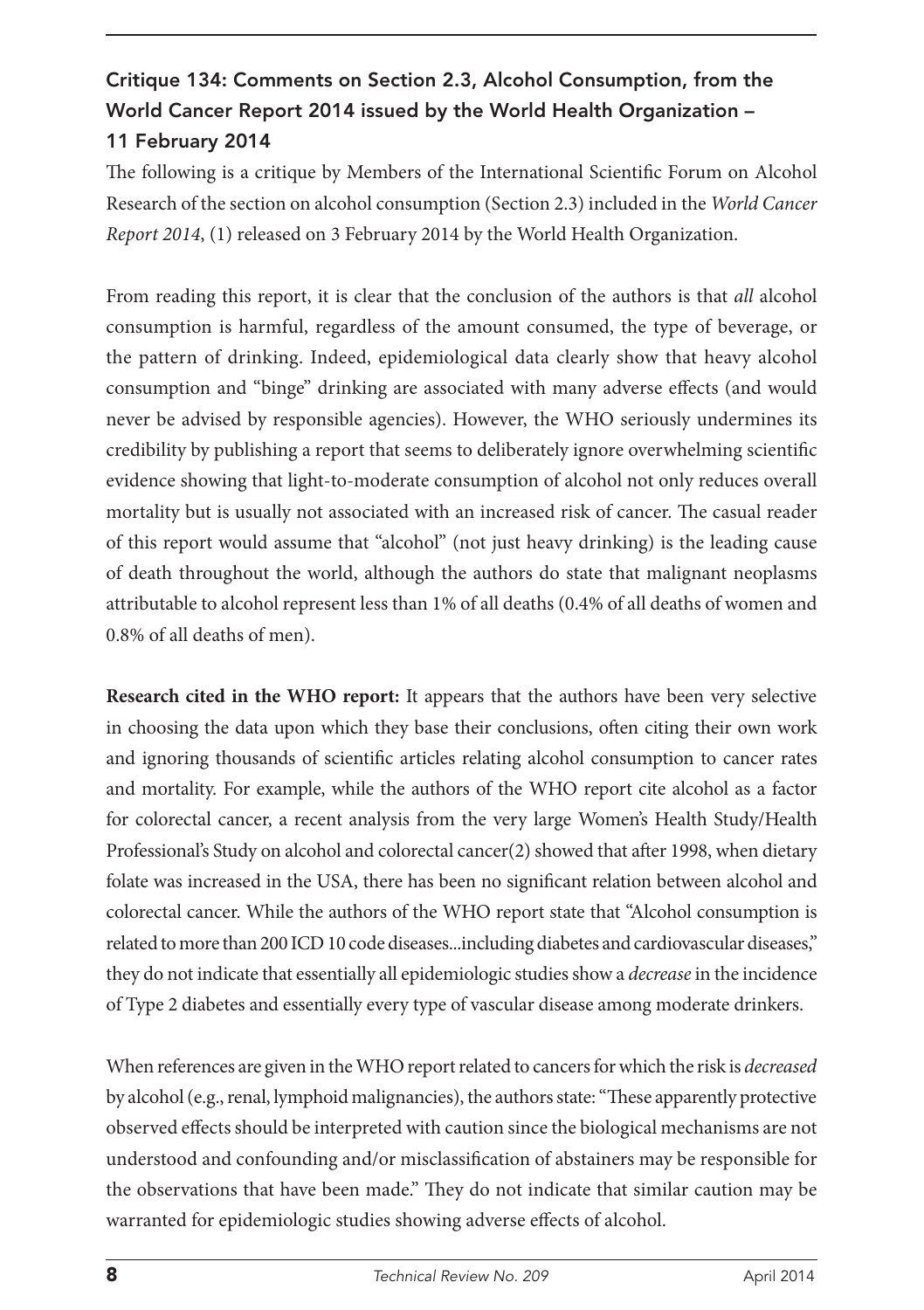No mention is made in the WHO report of beverage-specific differences, although epidemiologic studies for many decades [e.g., Klatsky et al.(3); Grønbæk et al.(4)] have shown that cardiovascular disease risk is lower among consumers of wine than of other beverages. Further, Grønbæk et al.(5) and others have shown lower *cancer* mortality for wine consumers than for other drinkers. Hundreds of experimental studies [e.g., (6,7)] have demonstrated anticancer activity of the polyphenols in wine, adding plausibility to the epidemiologic results.

**Effects of alcohol on mortality:** The authors of the WHO report present little discussion of the relation of alcohol to mortality, either cancer related or all-cause mortality. In addition to the study by Grønbæk et al.(5) a recent report on more than 50,000 cancer deaths(8) showed *no* increase in the risk of cancer death for "moderate" drinkers (those reporting 1-3 drinks/day) when compared with non-drinkers, and significantly decreased risk of all-cause mortality. Indeed, almost all prospective studies have shown that non-drinkers, even lifetime abstainers, die at an earlier age than do moderate drinkers.

It is also surprising that the authors fail to mention another recent paper, co-authored by Rehm (the first author of the new WHO report), that presented data showing that the lowest total mortality risk over 12 years in the very large European Prospective Investigation into Cancer and Nutrition (EPIC) study was found among men and women who consumed moderate amounts of alcohol.(9) Further, in a recent study of women with invasive breast cancer, those who consumed alcohol *after* developing their cancer had no increased risk of dying of breast cancer, and a significantly lower risk of all-cause mortality;(10) the editorial accompanying this paper concluded: "Based on the best available evidence, including [the present report(10)], it appears that modest alcohol consumption after breast cancer diagnosis, up to approximately one drink per day on average, may be associated with optimal overall survival, without compromising breast cancer-specific survival."(11)

**Need for a balanced message on alcohol and health:** Excessive and binge drinking in young people is a growing scourge in many parts of the world, and alcohol consumption (especially in conjunction with smoking) clearly increases the risk of upper aero-digestive cancers; further, even moderate consumption is associated with a slight increase in the risk of breast cancer in women. However, the scare tactics condemning all alcohol consumption in the WHO report tend to obscure those important messages. A more scientific and balanced opinion on the topic was recently published by Banks:(12); instead of focusing so completely on warning about the adverse health effects of abusive drinking, Banks presented a scientifically valid and balanced view that concluded: "The evidence ... indicates that, in later life, on average and bearing in mind the priorities and risks of specific individuals, drinking at least some alcohol, but not too much, is likely to minimize the overall risk of death.(12)"